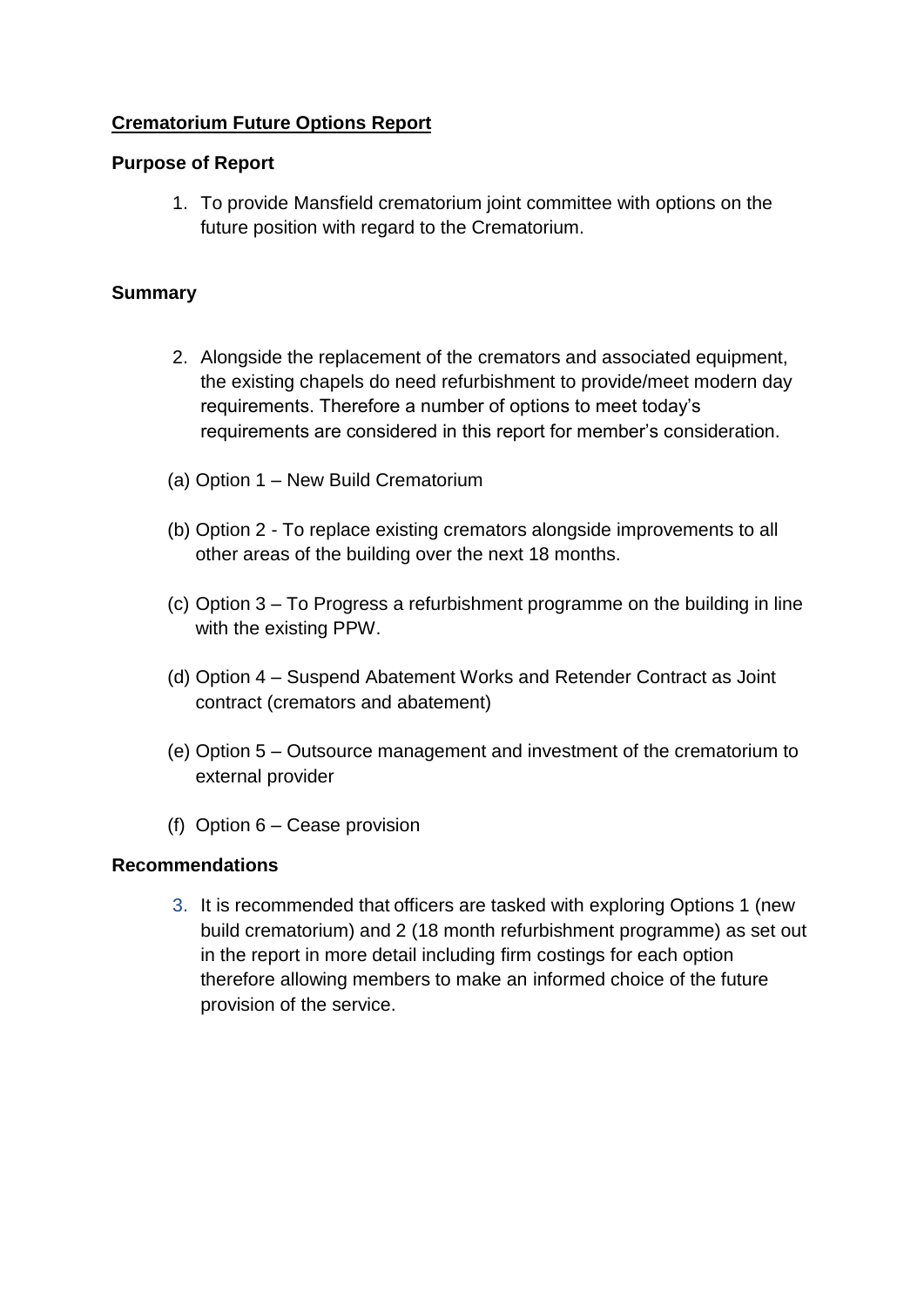### **Option 1 - New Build Crematorium**

4. When considering a new build crematorium there are many requirements to take in to consideration, including accessibility, location, highways, wildlife, utilities and size, however the main limitation being location as determined by the cremation Act 1902 as per the extract below

*"No crematorium shall be constructed nearer to any dwelling house than 200 yards except*  with consent in writing of the owner, lessee and occupier of such house, not within 50 yards of *any public highway nor in consecrated part of a burial ground."*

- 5. This criteria rules out many areas in Mansfield as new housing and retail developments are taking place. One site is to be considered which is the area already in the grounds of the crematorium recently acquired of the 6/7 acre woodland situated South/West of the main building.
- 6. The estimated cost of a new build crematorium would be in the region of £4m - £5m. Other costs included in this option would be the decommissioning and demolition of the existing crematorium.
- 7. Increasing or maintaining throughput will be managed as it currently is now as no decrease in services will be required throughout.
- 8. The advantages of a new build crematorium

Minimal disruption to existing services Contractor control Continuation of Revenue Protection against loss of business

9. The disadvantages of a new build

Large expenditure to create new build and demolition of existing site Loss of existing woodland habitat

10.Land can be sourced from other parts of the district in Mansfield or either in Ashfield or Newark and Sherwood. Further investigatory works can be undertaken to do this should this option be considered, bearing in mind that land is already available in Mansfield on the current site which is in the ownership of Mansfield however will require planning permission.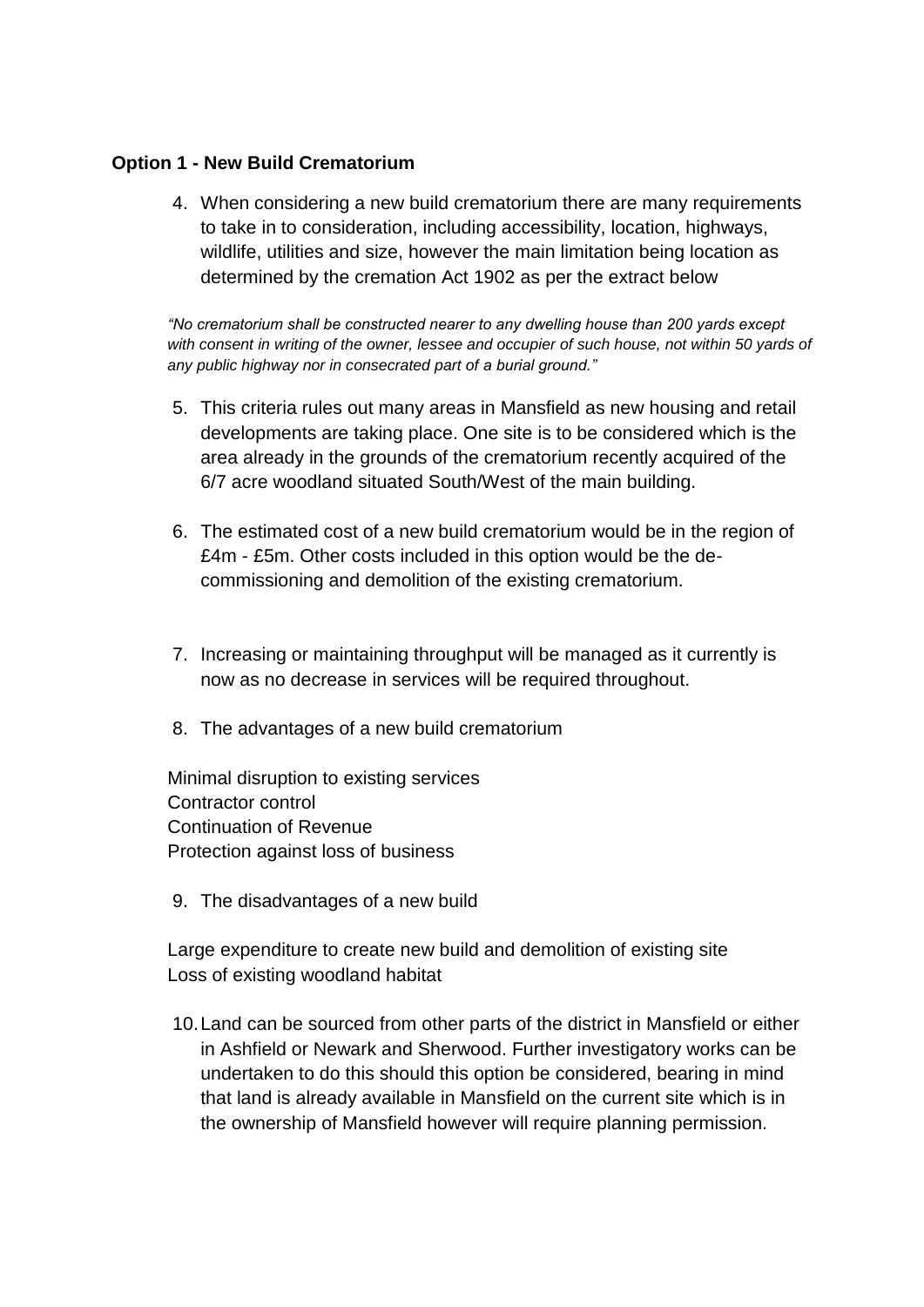- 11.In planning terms the land is within a designated are for the 'Protection of Community Open Spaces and Outdoor Sports Provision' – Policy IN3 in the Local Plan.
- 12.This states that developments that involve the loss of such open space are required to provide an assessment of need, identifying proposed enhancements and / or replacement facilities as relevant.
- 13.It also states that all such area are safeguarded unless it can be demonstrated that it is ancillary to some existing recreational use; the open space is surplus to requirements, alternative provision is made or improvements made nearby. Therefore by demolishing the existing site and providing a green space in its place would satisfy this condition.

# **Option 2 - To replace existing cremators or refurbish the existing cremators alongside improvements to all other areas of the building over the next 18 months.**

- 14.The focus of any redevelopment is mainly limited to the redesign of inner spaces to provide an improved operational environment for staff and visitors and increase service capacity where possible.
- 15.With any refurbishment project of an existing building, compromise on what is achievable or possible will always form part of the design process. With a site such as Mansfield Crematorium there is restrictions on the building which will need a thorough design process to ensure a solution for the local communities and future requirements.
- 16.The following are proposals but would require further work to ensure that they are deliverable prior to proceeding.
- 17.Each section of refurbishment would be split into different areas therefore allowing a phased approach to the refurbishment of the site. These areas would be (see appendix 1 for further details)

Thoresby Chapel and associated areas

Newstead Chapel and associated areas

Office and associated areas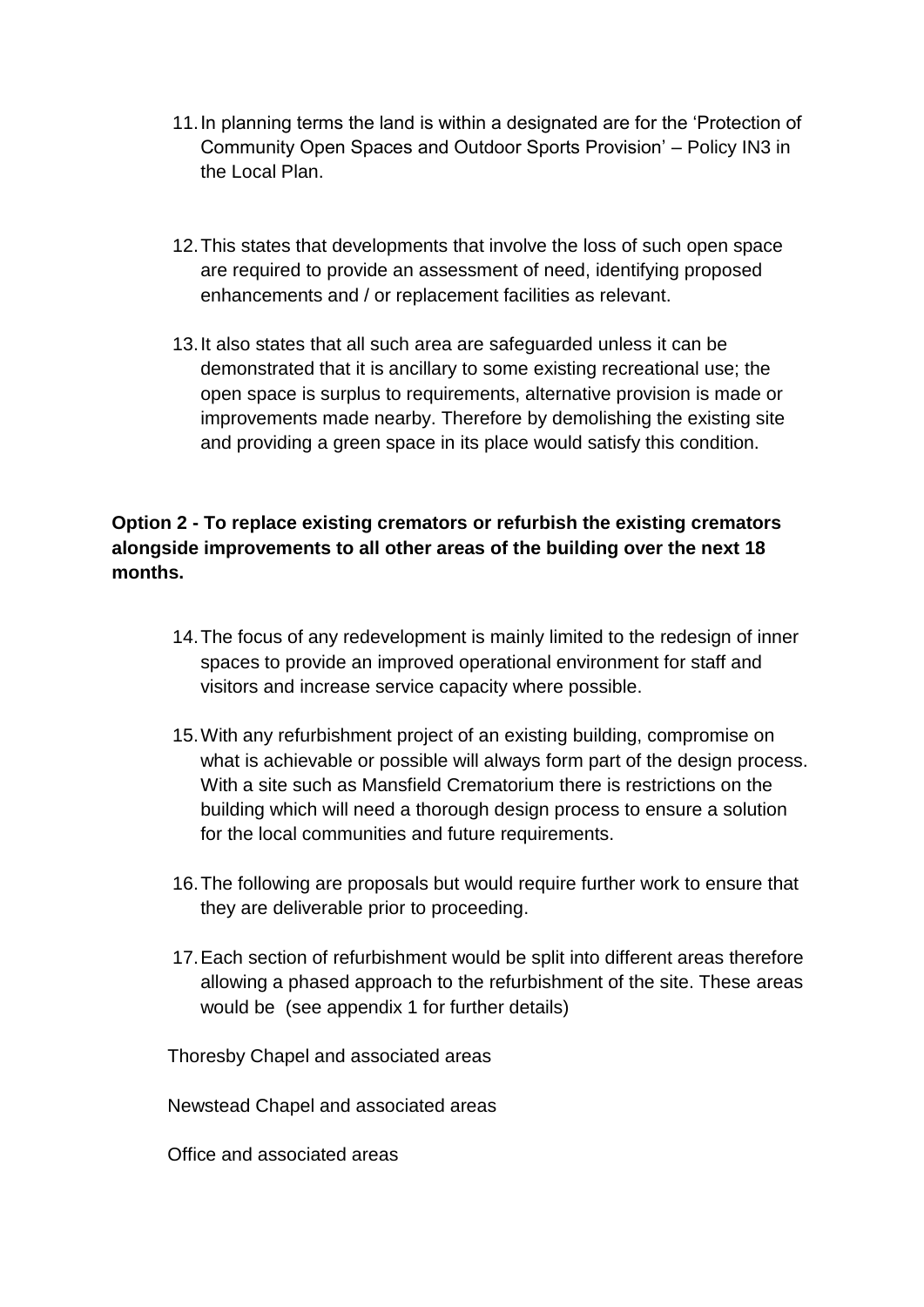Crematory and associated areas

### Phased Approach

18.Option 2 could be delivered over a phased approach to also minimise the impact on service delivery therefore allowing services to continue throughout however at a reduced rate at times during the work programme. By phasing elements of work such as noisy elements at weekends and evenings away from service times and at reduced capacity it is estimated that the project would take up to an estimated 18 months. Throughout this period there would be an estimated loss of income calculated at a % reduction in capacity.

19. The advantages of carrying out a phased approach would be

The continuation of services to the public Continuation of revenue Protection of business against competitors and future losses.

20.The disadvantages would be

Disruption to the public in terms of service reduction Noise/Visual impact on building Reduction in operational cremators Logistically more difficult to manage but not impossible Longer delivery period Potentially reputational damage to service for distress caused during sensitive time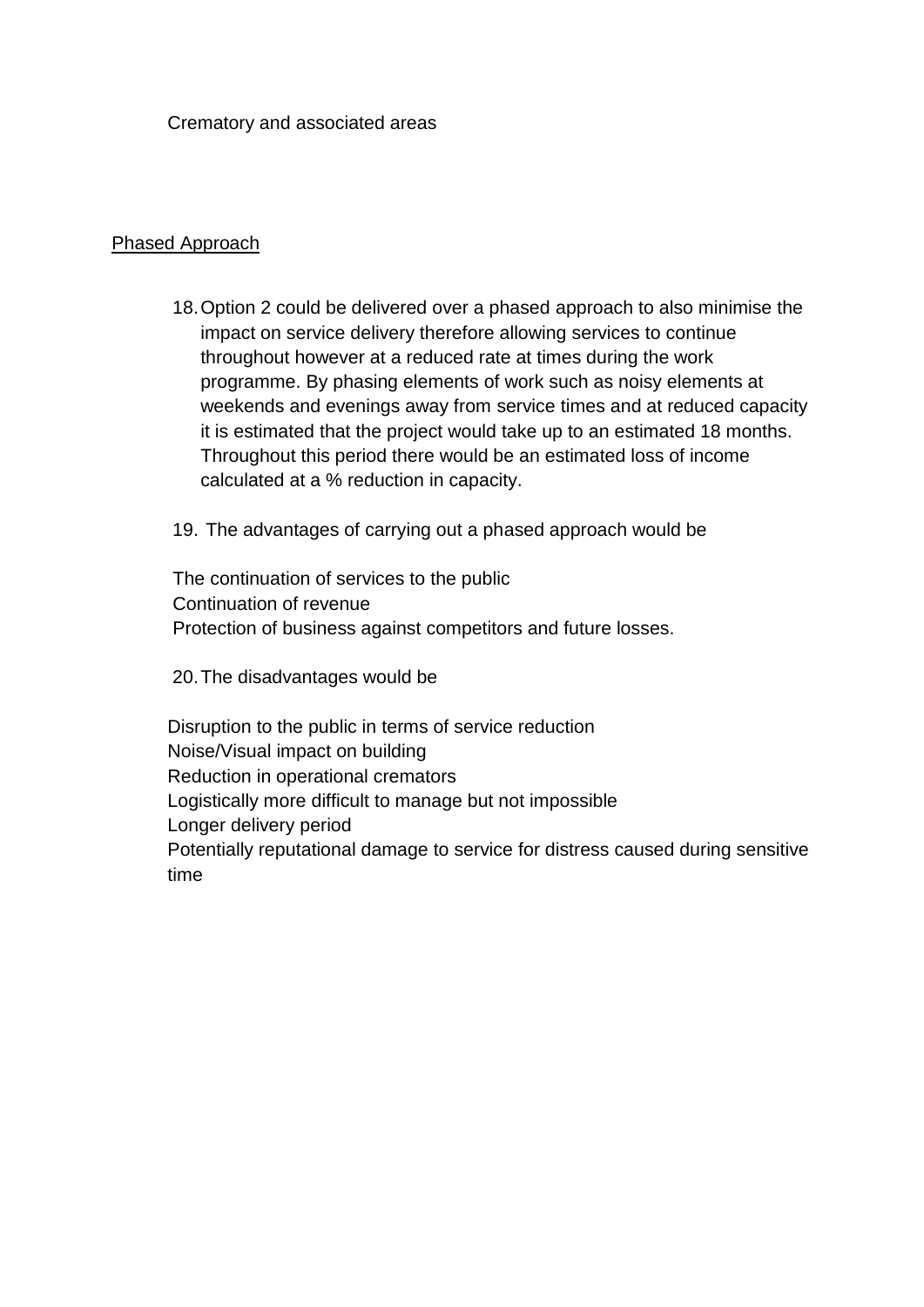#### Full Closure

21.Whilst all the existing challenges remain to refurbish the existing building, a full closure would reduce timescales for the work to be carried out down to approximately 9 months. However the income lost would be potentially greater than a phased approach as this would incur 100% loss of income due to a full closure.

22.The advantages of a full closure would be

Contractor control for quicker delivery of works Less restrictions Multiple areas of the building can be worked on at once Easier to manage No potential for disruption

23.The Disadvantages of a full closure

Revenue loss for an estimated 9 months Potential future business losses to competitors such as Gedling, Wilford Hill, and the new facility at Shirebrook if this comes online. Disruption to the public having no local cremation service Disruption to visitors of the crematorium.

24.It is expected that the income would return to pre works levels and potentially increase further with having a new facility uplift as clients will be interested in a new look facility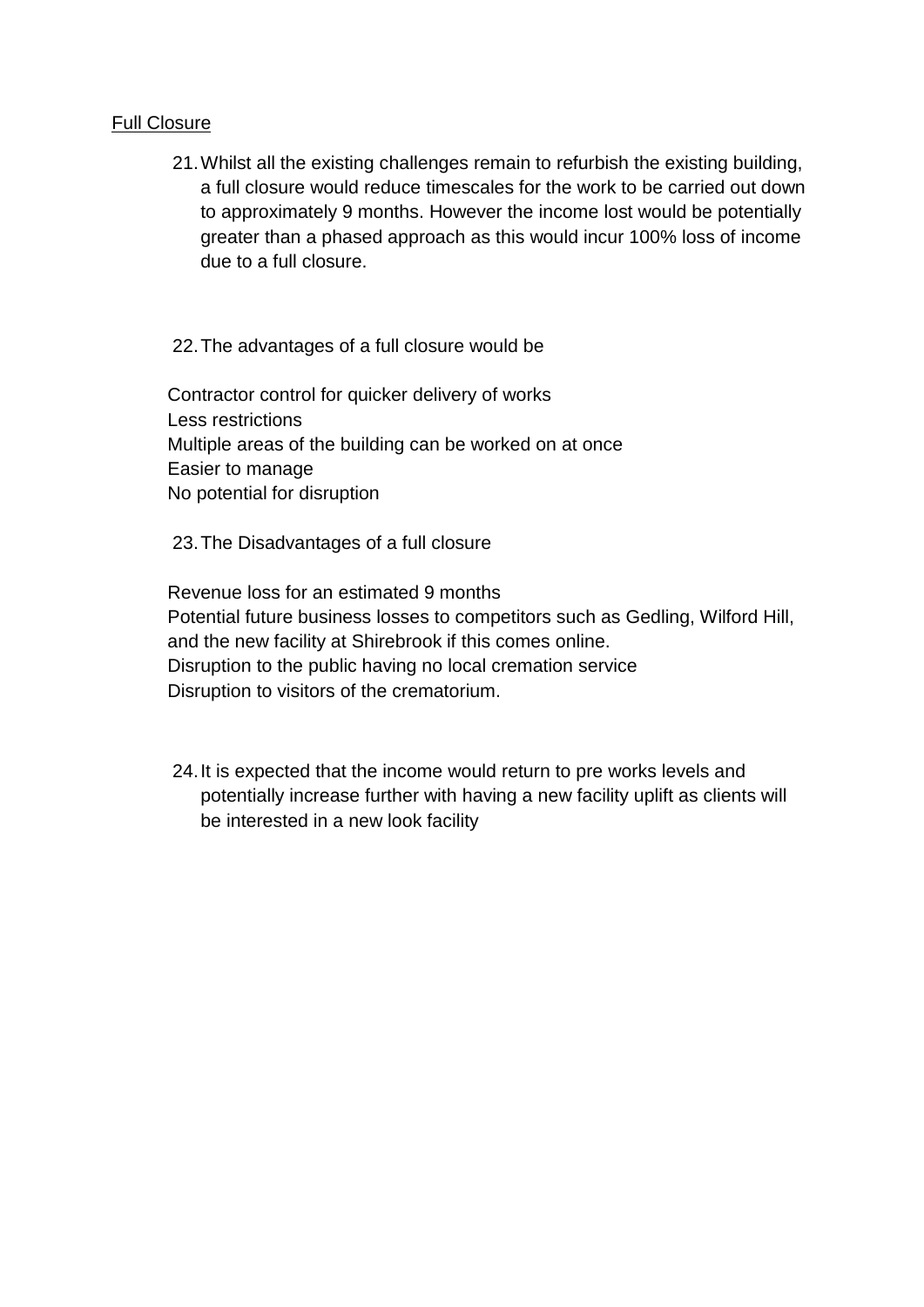# **Option 3 - To Progress a refurbishment programme on the building in line with the existing PPW**.

- 25.Mansfield Crematorium could continue with the current PPW programme in place to replace elements of the crematorium and refurbish areas over a 20 year programme as funding becomes available.
- 26.The Crematorium and joint Authorities however run the risk of failure of existing equipment and furnishings throughout the PPW programme in turn creating further expenditure as the programme would be required to start again for fundamental elements to be replaced during the initial 20year programme, such as carpets, chairs and other furnishings. It is highly likely that the cremators will fail before their scheduled replacement timeframe in the PPW. Cremators 2 and 3 will likely fail at the same time given they are of similar age and had similar work throughput throughout there working time, Cremator 4 the bariatric cremator is likely to last a little longer however errors on this machine are becoming more frequent as time goes on.

### 27.The advantages of this programme

Allows the authority to budget for works throughout Allows control of contracts on site

28.The disadvantages associated with this programme are

The cremators will fail and be irreparable Loss of income Reputational damage Furnishings will fail and further expenditure required to replace during programme sooner than scheduled Dissatisfaction of the public using the service Impact on revenue as the bereaved look elsewhere for cremation services.

29.While it is recognised that a PPW programme would be required on site to ensure service provision and longevity of the equipment and furnishings there is a considerable amount of risk with this programme.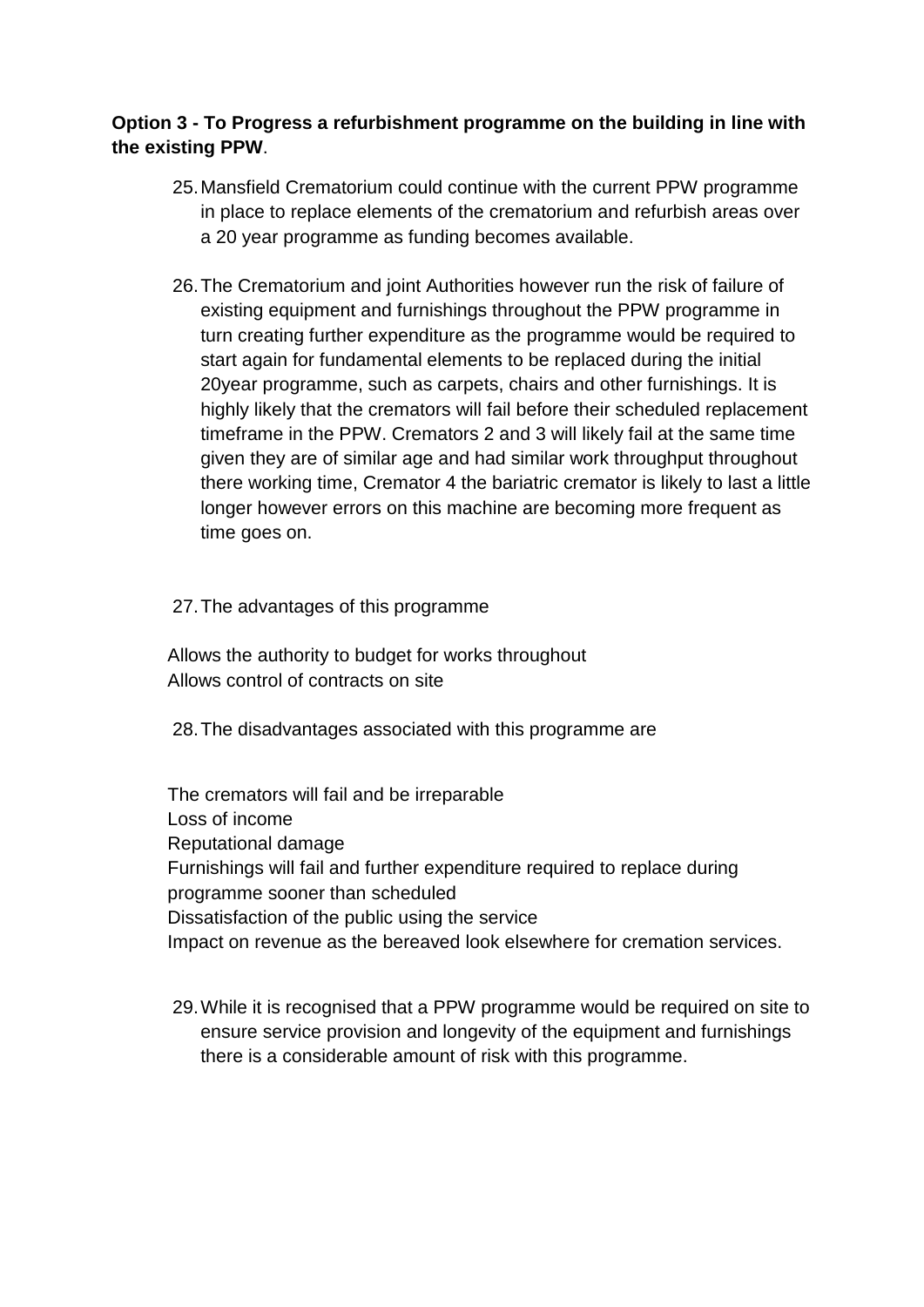# **Option 4 – Suspend Abatement Works and Retender Contract as Joint contract (cremators and abatement)**

- 30.This option can be considered, and has been discussed at officer level previously. This would involve the suspension of the current contract until an independent survey could be undertaken to determine the suitability of a combined works package would be more beneficial to the committee to ensure a more cost effective long term project.
- 31.The implication of this option however have to be considered as a current contract stands, if a suspension or even a cancelation of this contract was to take place this would involve financial penalties to the crematorium.
- 32.A contract is in place for the agreement amount to the supplier for abatement works. It is the understanding of officers that long lead items have been ordered and design works is underway therefore if this contract was to be suspended the items already ordered and work undertaken would require payment. After discussion with Mansfield/Ashfield shared legal service it was advised by the legal team that termination/suspension of the current contract wasn't an option that the Authorities wished to explore due to the risk being too great both reputational and financially. It was the opinion of the legal team that the supplier could demand payment for the full current contract value.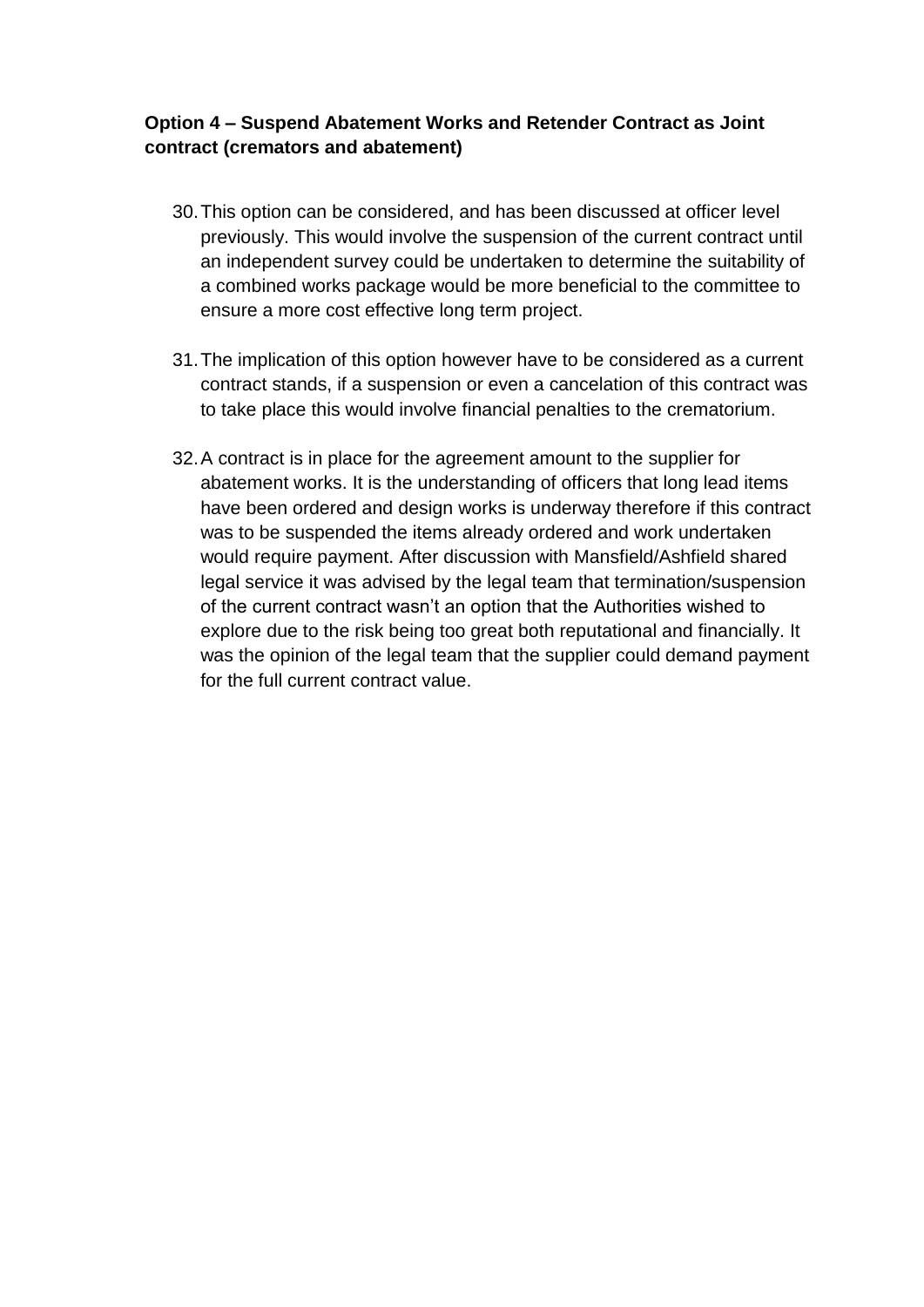# **1. Option 5 – Outsource management and investment of the crematorium to external provider.**

- 33.Management have been asked to include this option in this report for members to also discuss. The option to enter in to a management arrangement with a third party to manage the crematorium can be explored with a private investor.
- 34.This would include upfront investment from a third party for refurbishment plans of building and equipment on the basis a third party will want a management fee and a share of income made from the investment made.
- 35.In turn this would lower the annual payments to each Authority in the short term until any investment is fully returned. However short term would be estimated at 15-20 years over the life of the investment ie equipment.
- 36.If members would like officers to explore this option further this is something that can be added to the work programme moving forward

# **1. Option 6 – Cease Provision**

- 37.To cease provision of the crematorium completely has also been asked to be included in this report so that members have a full range of options for consideration.
- 38.To cease the operation of the crematorium completely would cease any further income to each Authority completely as well as remove a service provision that currently serves 3 authorities and their residents. With investment required urgently at the crematorium members must decide whether it would be financially viable to cease provision of the crematorium, also taking in to account any reputational damage that may arise from this option.
- 39.If the crematorium is to cease provision, there would still be ongoing maintenance costs, and the future use of the buildings to discuss as to what each Authority would want to see the area used for.
- 40.Estimated costs would be for the ongoing use of the grounds, demolition of the building and maintenance costs. Maintenance could be provided through the current parks division of the Authority and costs for this can be investigated if this option is to be considered.